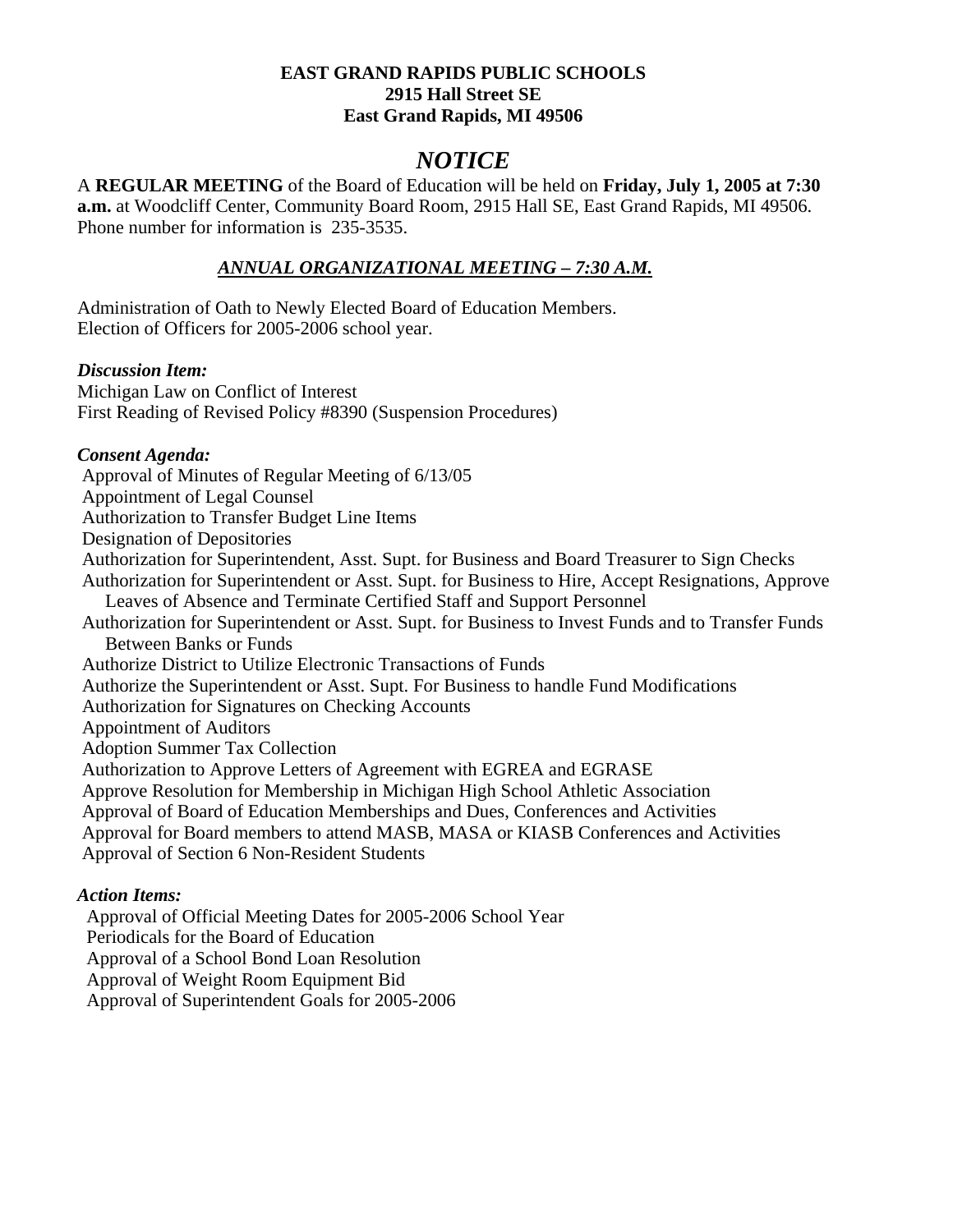Notice for Board of Education's Organizational Meeting July 1, 2005 Page 2

#### *Administrative Reports*

 Board/Administrator Retreat Administrator Appointment Gifted/Talented Report Update

#### *Board Member Reports*

Appointments of Representatives to Committees and Organizations

Sincerely,

Beth R. Lent, President East Grand Rapids Board of Education

- Minutes for this meeting will be available in the Superintendent's Office at 2915 Hall St. SE, East Grand Rapids, MI 49506.
- \*\* If you plan to attend and have a special need and require accommodation to attend this meeting, please contact Dr. James Morse at 235-3535

aht 06/28/05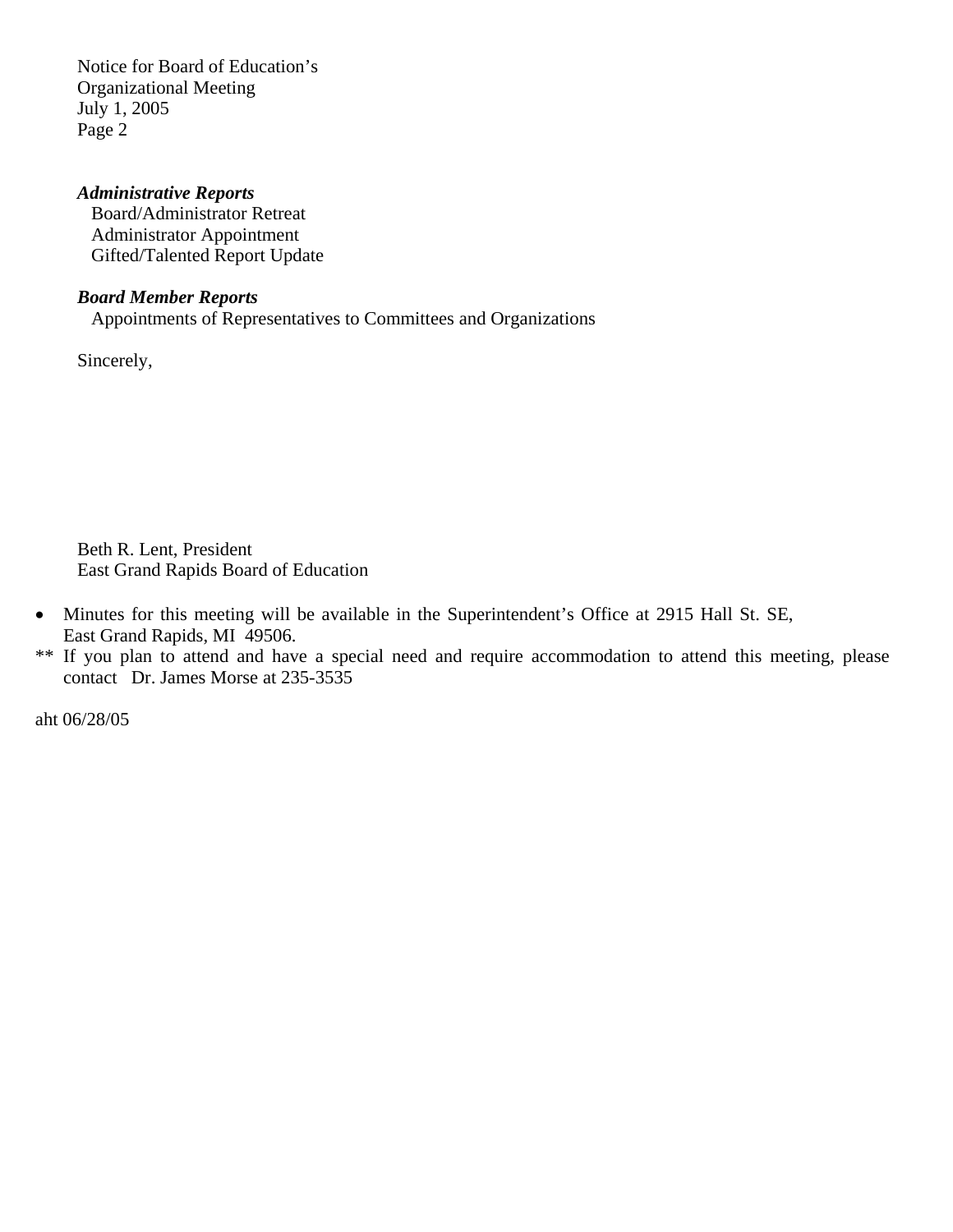# EAST GRAND RAPIDS PUBLIC SCHOOLS Kent County, Michigan

#### **ORGANIZATIONAL MEETING of the East Grand Rapids Board of Education**

Community Board Room at Woodcliff Center 2915 Hall Street SE East Grand Rapids, MI 49506

# **Friday, July 1, 2005 - 7:30 a.m.**

# **AGENDA (Please note date, time and location.)**

- 1. Organizational Meeting Called to Order Current President
- 2. Administration of Oath and Welcome to Newly Elected Board Members
- 3. Election of Officers 2005-06
	- A. President
	- B. Vice President
	- C. Secretary
	- D. Treasurer
- 4. Acknowledgment of Guests
- 5. Public Comments
- 6. Communications to and from the Board

#### *Discussion Items:*

- 7. Michigan Law on Conflict of Interest (PA 317 of 1968 and PA 145 of 1997)
	- a. Letter of Disclosure (Enclosure #7a)
- 8. First Reading of Revised Policy #8390 (Suspension Procedures) (Enclosure #8)

#### *Action Items - Consent Agenda:*

| Background: | In order to save time during the meeting, we are using a Consent Agenda. |
|-------------|--------------------------------------------------------------------------|
|             | Items in the Consent Agenda include those that are routine or have been  |
|             | previously discussed by the Board of Education. Any Board Member may     |
|             | request to have any item removed for a separate discussion and vote.     |
|             |                                                                          |

Recommendation: Motion to approve the items in the Consent Agenda, Numbers  $\frac{9}{2}$  through \_\_27\_.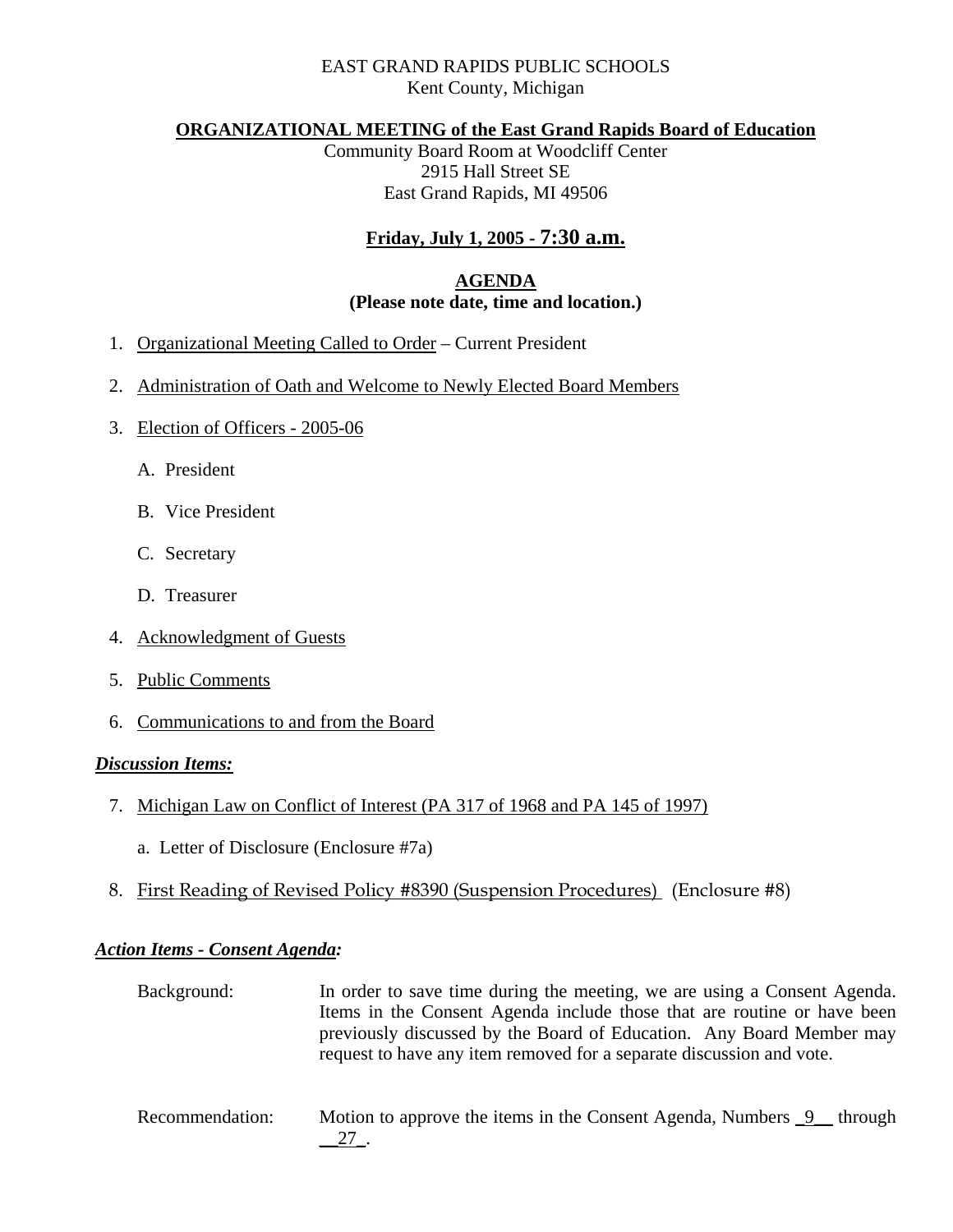Board of Education Organizational Meeting July 1, 2005 Page 2

- 9. Approval of Minutes of REGULAR MEETING of 6/13/05 (Enclosure #9)
- 10. Appointment of Legal Counsel (Enclosure #10)
- 11. Authorize the Superintendent or Assistant Superintendent for Business to Transfer Budget Line Funds (Enclosure #11)
- 12. Designation of Depositories (Enclosure #12)
- 13. Authorize the Superintendent, Assistant Superintendent for Business, and Board Treasurer to Sign Checks (Enclosure #13)
- 14. Authorize the Superintendent of Schools or his Designee to Hire, Accept Resignations, Approve Leaves of Absence, and to Terminate Employment for Certificated Staff (Enclosure #14)
- 15. Authorize the Superintendent or Assistant Superintendent for Business to Hire, Accept Resignations, Approve Leaves of Absence, and to Terminate, When Necessary, Support Personnel (Enclosure #15)
- 16. Authorize the Superintendent or Assistant Superintendent for Business to Invest Funds (Enclosure #16)
- 17. Authorize the Superintendent or Assistant Superintendent for Business to Transfer Funds (Enclosure #17)
- 18. Authorize District to Utilize Electronic Transactions of Funds (Enclosure #18)
- 19. Authorize the Superintendent or Assistant Superintendent for Business to Transfer Funds from the General Fund to the Food Service Fund, Athletic Fund or Student Activity Fund, and to Make Fund Modifications as Necessary (Enclosure #19)
- 20. Authorizations for Signatures on Checking Accounts (Enclosure #20)
- 21. Appointment of Auditors (Enclosure #21)
- 22. Adoption of the Summer Tax Collection (Enclosure #22)
	- Background: The Board of Education needs to renew authorization of a summer tax collection.
	- Recommendation: Motion to authorize a summer tax collection as presented in Enclosure #22.

# 23. Authorization to Approve Letters of Agreement With EGREA and EGRASE (Enclosure #23)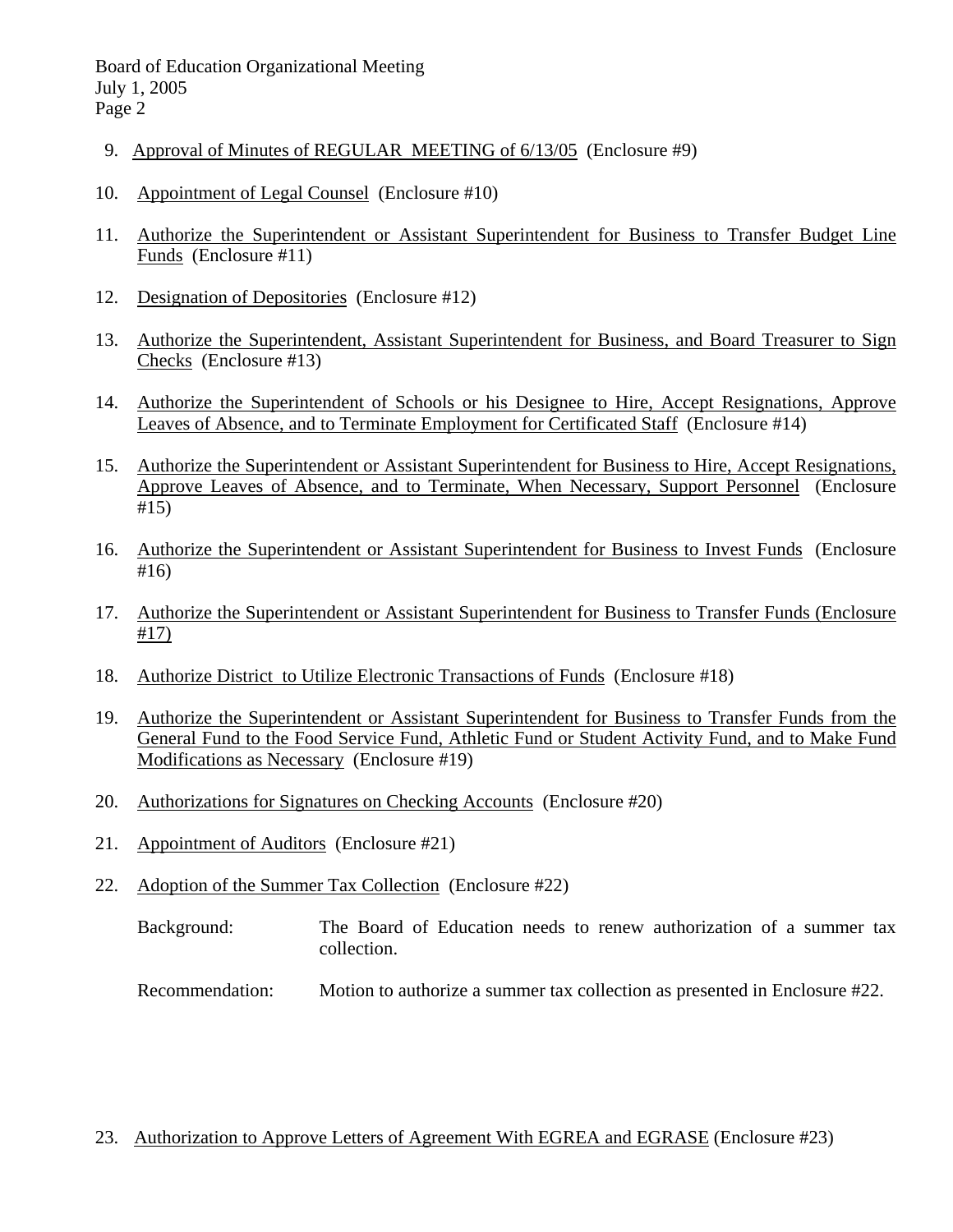|     | Background:                                                                            | Dr. Morse and Mr. Derks, Assistant Superintendent for Business, request<br>that they have authorization to approve Letters of Agreement with EGREA<br>and EGRASE as presented in Enclosure #23. |
|-----|----------------------------------------------------------------------------------------|-------------------------------------------------------------------------------------------------------------------------------------------------------------------------------------------------|
|     | Recommendation:                                                                        | Motion to approve the Resolution as listed in Enclosure #23.                                                                                                                                    |
| 24. | Resolution for Membership in Michigan High School Athletic Association (Enclosure #24) |                                                                                                                                                                                                 |
|     | Background:                                                                            | The Board of Education is asked to approve District Membership in the<br>Michigan High School Athletic Association for the 2005-06 school year.                                                 |
|     | Recommendation:                                                                        | Motion to approve the Resolution to voluntarily join the Michigan High<br>School Athletic Association from August 1, 2005, through July 31, 2006.                                               |
| 25. | Approval of Board of Education Memberships and Dues (Enclosure #25)                    |                                                                                                                                                                                                 |
|     | Background:                                                                            | The Board asked to have all memberships in organizations reviewed at the<br><b>Organizational Meeting</b>                                                                                       |
|     | Recommendation:                                                                        | Motion to renew institutional memberships in the following organizations<br>and pay the dues required as listed in Enclosure #25.                                                               |
|     |                                                                                        | <b>Name</b><br>2005-06 Dues<br>Michigan Association of School Boards, Inc.<br>\$4,315.00<br><b>MASB</b> Legal Trust Fund<br>Waived for 05-06                                                    |
| 26. | conferences and activities                                                             | Approval for Board of Education Members to attend any or all MASB, MASA, or KIASB                                                                                                               |
|     | Background:                                                                            | Pre-approval is needed to attend MASB, MASA and KIASB conferences,<br>workshops, and activities.                                                                                                |

- Recommendation: Motion to approve Board of Education members attendance at MASB, MASA, and KIASB conferences, workshops, and activities.
- 27. Approval of Section 6 Non-Resident Students (Enclosure #27)
	- Background: Each year, we approve additional Section 6 non-resident students.
	- Recommendation: Motion to approve the Section 6 non-resident students as recommended by the Superintendent in Enclosure #27.

*Other Action Items:*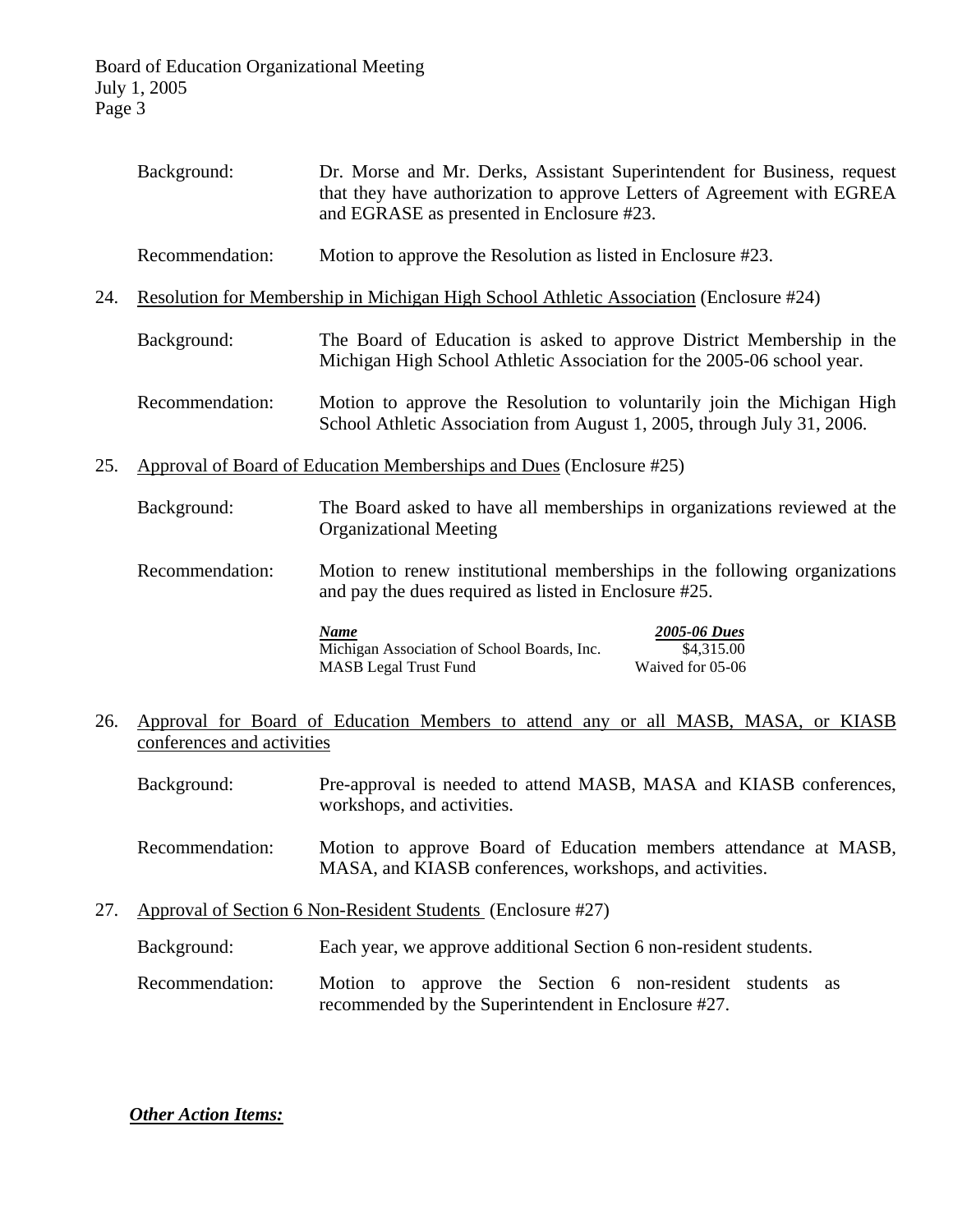Board of Education Organizational Meeting July 1, 2005 Page 4

28. Official Meeting Dates for the 2005-06 School Year (Enclosure #28)

| Background:     | See Enclosure #28.                                             |
|-----------------|----------------------------------------------------------------|
| Recommendation: | Motion to authorize Board Meetings as listed in Enclosure #28. |

29. Periodicals for the Board of Education

 Background: Last year the Board received *Phi Delta Kappan*, *American School Board Journal*, and *Education Week*. The administration would like direction as to the periodicals to be ordered for 2005-06.

- Recommendation: Board direction requested.
- 30. Approval of a School Bond Loan Resolution (Enclosure #30)
	- Background: The district borrows annually from the School Bond Loan Program to assist in making our debt retirement payments. The application for the 2005-2006 borrowing needs to be applied for prior to August 1, 2005.
	- Recommendation: Motion to approve the attached resolution authorizing the district to borrow funds from the Michigan School Bond Loan Program as presented.
- 31. Approval of Weight Room Equipment Bid (Enclosure #31)
	- Background: Request for proposals were sent to vendors to replace and update weight equipment at the High School. The Athletic Boosters will fund \$25,000 up front for the purchase and are requesting a one year loan for the balance.
	- Recommendation: Motion to approve the purchase of weight room equipment in the amount of \$37,528.00 from Strength Equipment to be paid by the Athletic Boosters as recommended by the Administration and supported by the Finance Committee.
- 32. Approval of Superintendent Goals for 2005-2006 (Enclosure #32)

Background: The Board has reviewed the Superintendent's Goals at previous meetings.

- Recommendation: Motion to approve the Superintendent's Goals for 2005-2006 per Enclosure #32.
- 33. Administrative Reports